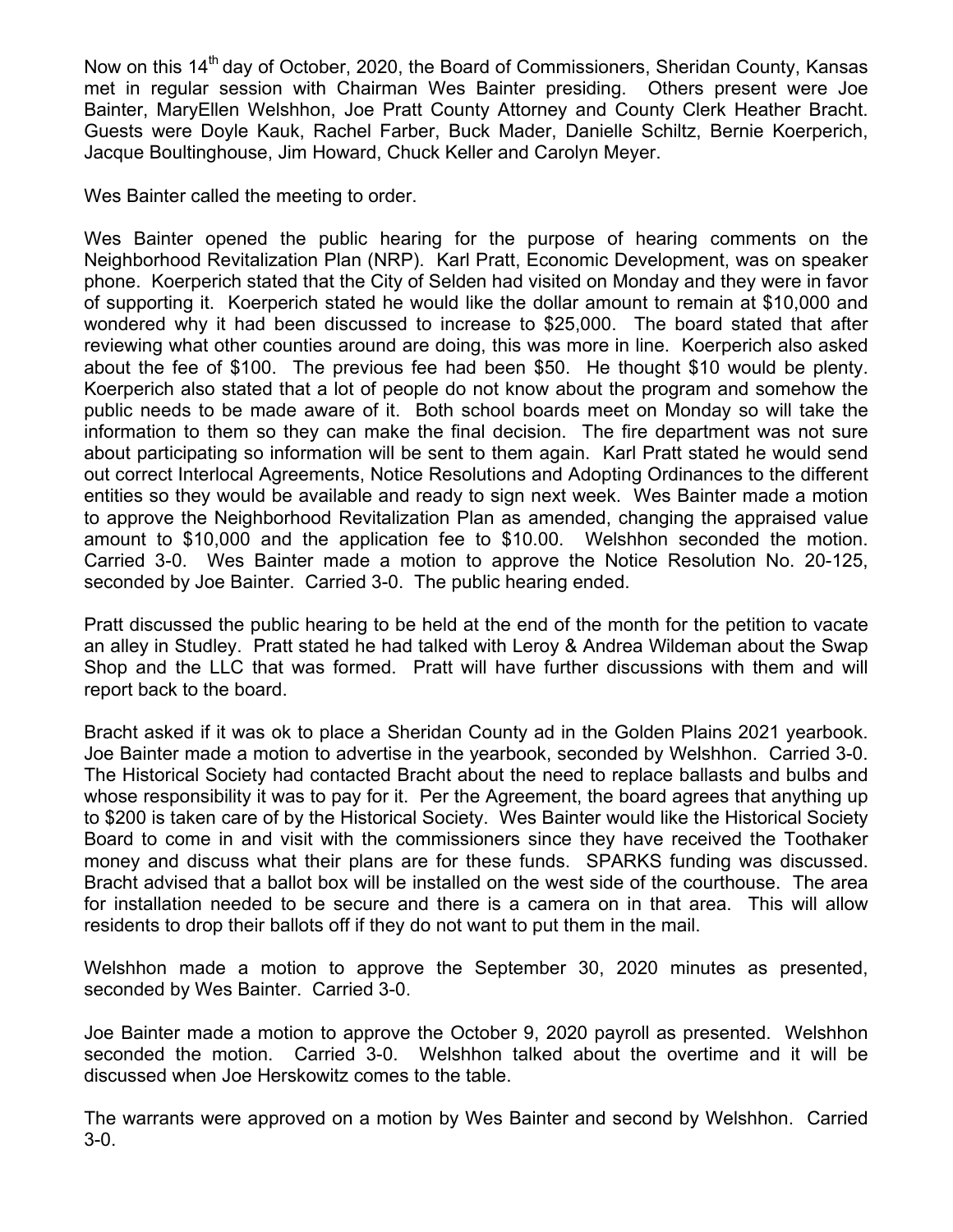Joe Herskowitz and William Kane from Road & Bridge came to the table. Herskowitz reported the following:

- They have a plan to replace two culverts next week
- There is a bridge that the decking will be patched
- Employees are working at the landfill
- Next week employees will start blading and working on ricks
- Mowing is slowing down
- By consensus, approval was given to purchase diesel and gasoline from Bainter Oil
- An employee voluntarily resigned and another employee has been hired. This leaves one section that would be managed between Rex Storer and Herskowitz for snow.
- Bridges were inspected on the  $8<sup>th</sup>$  for load rating. Only one bridge needed posting and that has been done. Everything else was ok. They will check another round next year. Penco Engineering advised there is a program with KDOT that will pay up to \$200,000 to counties to remove two bridges or a bridge and concrete slab combo. The application is being completed and will be submitted on behalf of the county by Penco. Herskowitz stated that there are currently two concrete slabs that could go with culverts and these will be the two that would be replaced.
- Herskowitz is coming up with information on where the road department stands as far as hours on blades. There are two John Deere's that have a lot of hours.
- Welshhon stated that she appreciates the work being done but maybe on days that employees come in real early, leave early instead of having so much overtime. She is not criticizing. Welshhon stated she visited the shop and no employees were sitting around, everyone was working.
- When commissioners receive phone calls about problems on the roads, they are referring the individuals to contact Herskowitz as he is responsible.

Shirley Niermeier, Sheridan County Treasurer, entered the meeting. Niermeier distributed the 3<sup>rd</sup> quarter financial report for Sheridan County as well as the 2019 Balance Sheet. There was discussion on some of the funds as well as where the money is.

Brandon Carver, Sheridan County Sheriff and Brian Diercks, Undersheriff, came to the table. Dr. Doug Gruenbacher was available on speaker phone. Carver presented bids for damage done on the Durango. D & L had an estimate of \$1,476.11 and Heim Body Shop a bid of \$1,005.75. Wes Bainter made a motion to go with Heim Body Shop with the low bid. Joe Bainter seconded the motion. Carried 3-0. Carver will apply for a KDHE grant in the amount of \$5,000 to put on an ATV safety course as well as bicycle safety. Bicycle helmets and knee and elbow pads will be given away as well as two youth bikes and two adult bikes. ATV helmets will also be given away. Carver stated their department has received a lot of calls from the public concerned with quarantine policies. People who should be quarantined and haven't. Law enforcement cannot enforce quarantine orders unless there is documentation that the person is to be quarantined. There was discussion about a mask ordinance but the reality is how would you enforce it and people should be able to make a choice. Gruenbacher's hope was that the commissioner's would come up with a plan on how to handle the outbreak and how to decrease the outbreak. Wes Bainter stated everyone is doing the best they can do. The medical professionals in Sheridan County are doing well with containment and testing. Outside of that, there is nothing else we can do. Wes Bainter stated we cannot contain it and Gruenbacher responded that we are doing nothing to slow it down. The discussion continued with stating that testing, quarantining and supplying PPE is being done, everyone is doing what they can do. There was clarification on how long a person has to quarantine if they are positive or if just in contact with a positive. Howard and Keller both discussed things involving the schools and sporting events. Dr. Nemechek and Hannah